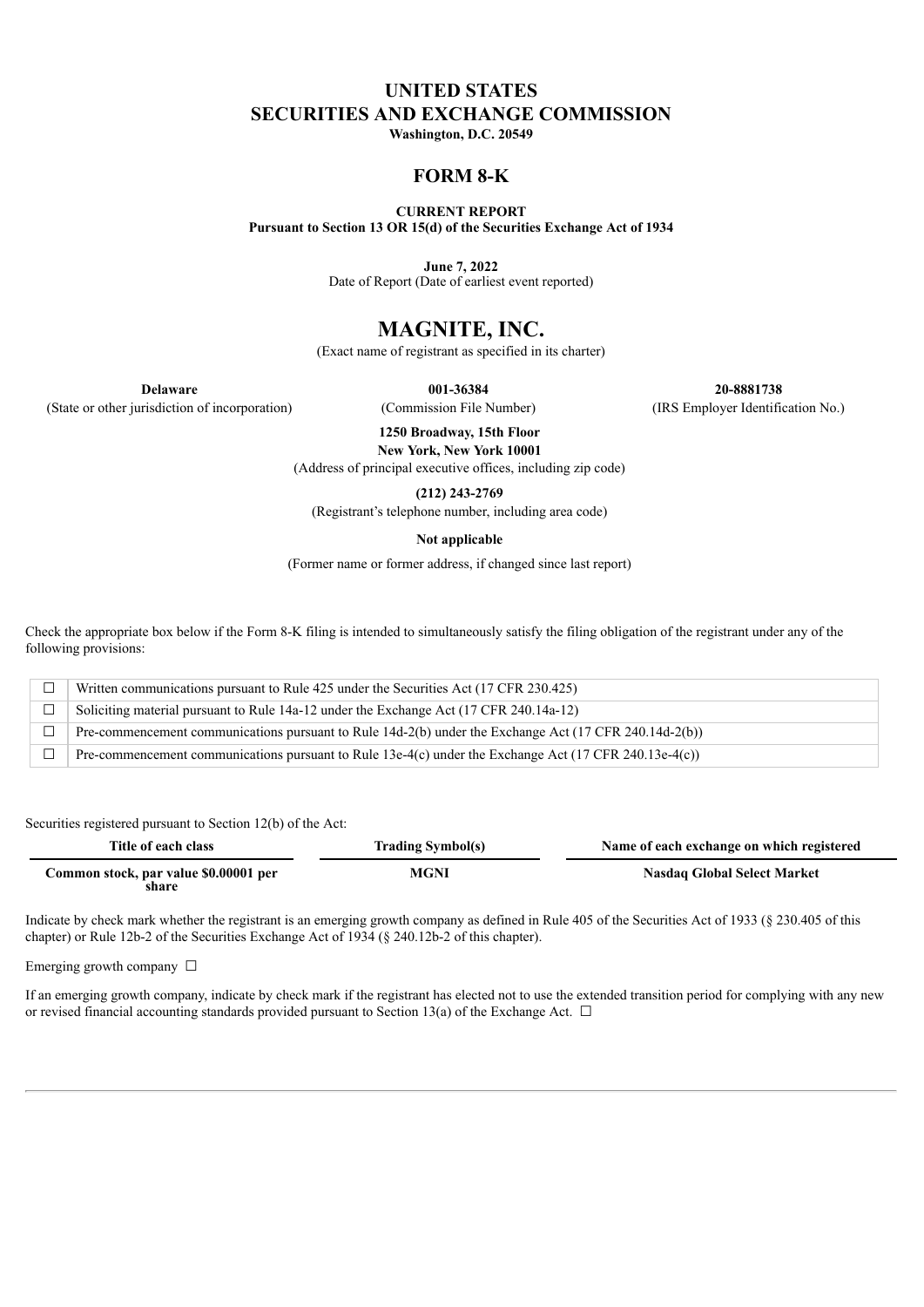#### **Item 5.07. Submission of Matters to a Vote of Security Holders.**

At the 2022 annual meeting of stockholders of the Company held on June 7, 2022, the Company's stockholders considered three proposals, each of which is described in more detail in the Company's definitive proxy statement filed with the Securities and Exchange Commission on April 26, 2022 (the "Proxy Statement"). The final results of voting on each proposal are as follows:

**Proposal 1**: Election of three Class II directors to serve until the Company's 2025 annual meeting of stockholders and until their respective successors are duly elected and qualified.

|                    | FOR        | AGAINST   | <b>ABSTAIN</b> | <b>BROKER NON-VOTES</b> |
|--------------------|------------|-----------|----------------|-------------------------|
| Michael G. Barrett | 84.317.495 | 587.843   | 81,870         | 23,247,894              |
| Rachel Lam         | 83,134,994 | 1,763,604 | 88.610         | 23,247,894              |
| Robert F. Spillane | 81,009,194 | 3,883,945 | 94,069         | 23,247,894              |

Michael G. Barrett, Rachel Lam and Robert F. Spillane, the nominees for Class II directors, were each elected.

**Proposal 2**: Ratification of the selection of Deloitte & Touche LLP as the Company's independent registered public accounting firm for the current fiscal year.

| FOR         | <b>AGAINST</b> | ABSTAIN | <b>BROKER NON-VOTES</b> |
|-------------|----------------|---------|-------------------------|
| 107,304,402 | 303,238        | 627,462 | $---$                   |

The foregoing proposal was approved.

 $\overline{\phantom{0}}$ 

**Proposal 3**: Approval, on an advisory basis, of the compensation of the Company's named executive officers.

| FOR        | <b>AGAINST</b> | ABSTAIN   | <b>BROKER NON-VOTES</b> |
|------------|----------------|-----------|-------------------------|
| 47,401,816 | 36,281,663     | 1,303,729 | 23,247,894              |

The Company's stockholders approved, on an advisory basis, the compensation of the named executive officers as disclosed in the Proxy Statement.